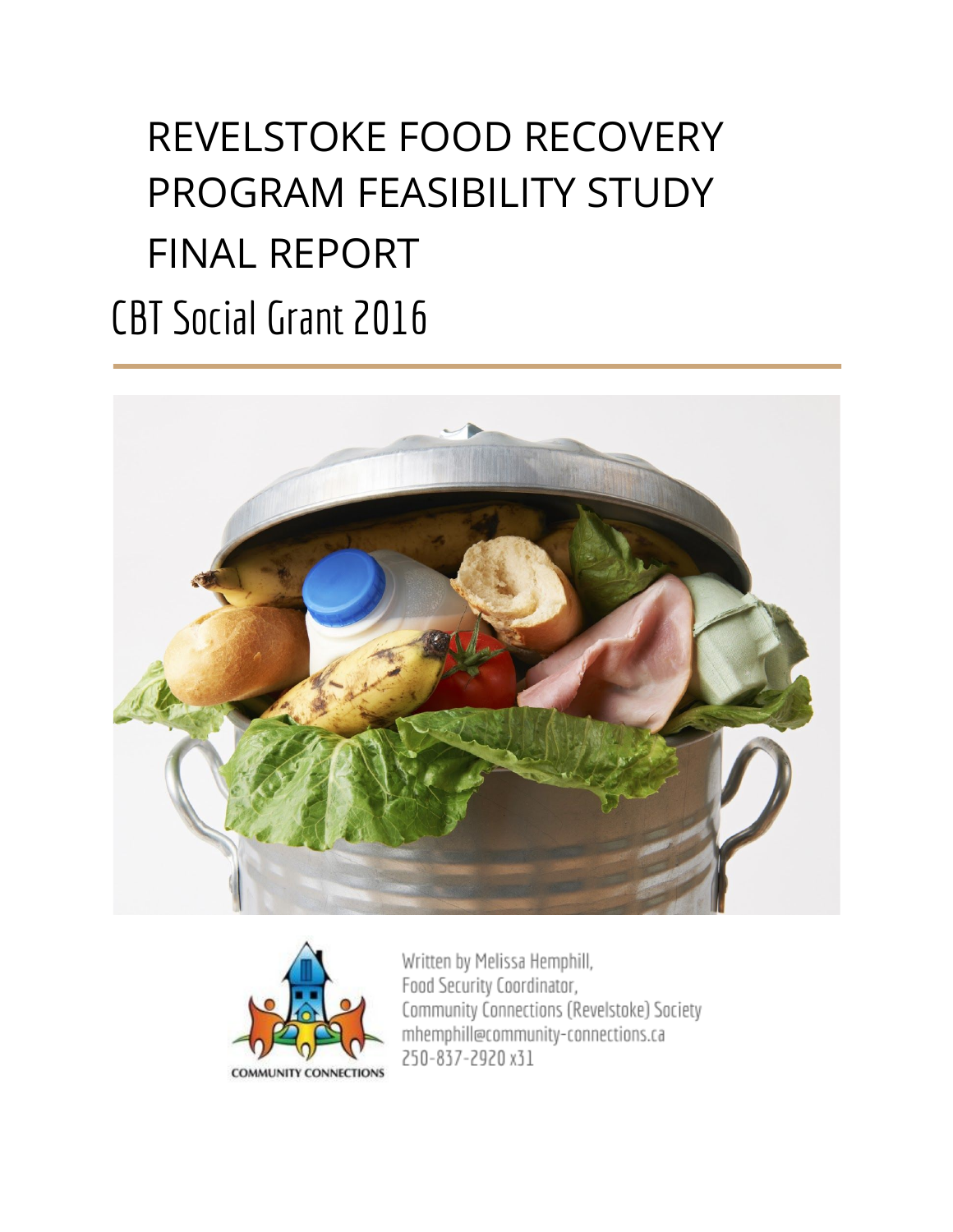## **Introduction**

In January, 2016, Community Connections (Revelstoke) Society received a CBT Social Grant of \$4300 to conduct a feasibility study into the development of a Food Recovery Program for the Revelstoke community. The aim of this program is to reduce the amount of food disposed in the landfill by redirecting food that is "fit for consumption, but not fit for sale" to our vulnerable citizens. The guide *Creating a Food Recovery Program: A Step* by Step Guide was used as a major resource for this study<sup>1</sup>.

## **Background**

Food Security exists when all citizens at all times have access to safe, affordable, nutritious food that meet their needs. Revelstoke is working at increasing its food security through different programs, events and projects. In 2014, the City of Revelstoke commissioned a Food Security Strategy (FSS) which looked at our vision for a food secure community, identified goals to reach this vision, evaluated Revelstoke's current local foodshed, and analyzed the programs, policies and plans in our area that address food security. The authors then listed many recommended actions to reach our food security goals, listing appropriate leads for each recommendation.<sup>2</sup>

A key recommendation in the Revelstoke Food Security Strategy that addresses food waste is found under **Goal 2: Environmentally sustainable food production - Increase access to local and regional food that is sustainably and ethically produced through personal, business and municipal government actions**; *Objective 2: Reduce food waste whereby organic waste products are used as valuable agricultural inputs and/or products that are still edible are recovered and redistributed.* The recommendation listed is to "Expand the Food Recovery Program to enable increased participation from local businesses, and establish an efficient system for collecting and dropping off excess food to people in need. Consider new receptions sites in addition to food bank".

Food Recovery is an initiative to redirect food that is destined for the garbage to more appropriate end-users. Food Recovery addresses the environmental, social and economic issue of food waste by taking food that is fit for consumption but not fit for sale and finding the best use for that food. Food waste comes in three types: fit for human consumption, fit for animal consumption and fit for composting.

<sup>&</sup>lt;sup>1</sup> Kalina, L., *Creating a Food Recovery Program: A Step-by-Step Guide,* Kamloops Food Policy Council, May 2007.

<sup>2</sup> Ross & Blythe, *Revelstoke Food Security Strategy*, Prepared for the City of Revelstoke & the Food Security Steering Committee, October 2014.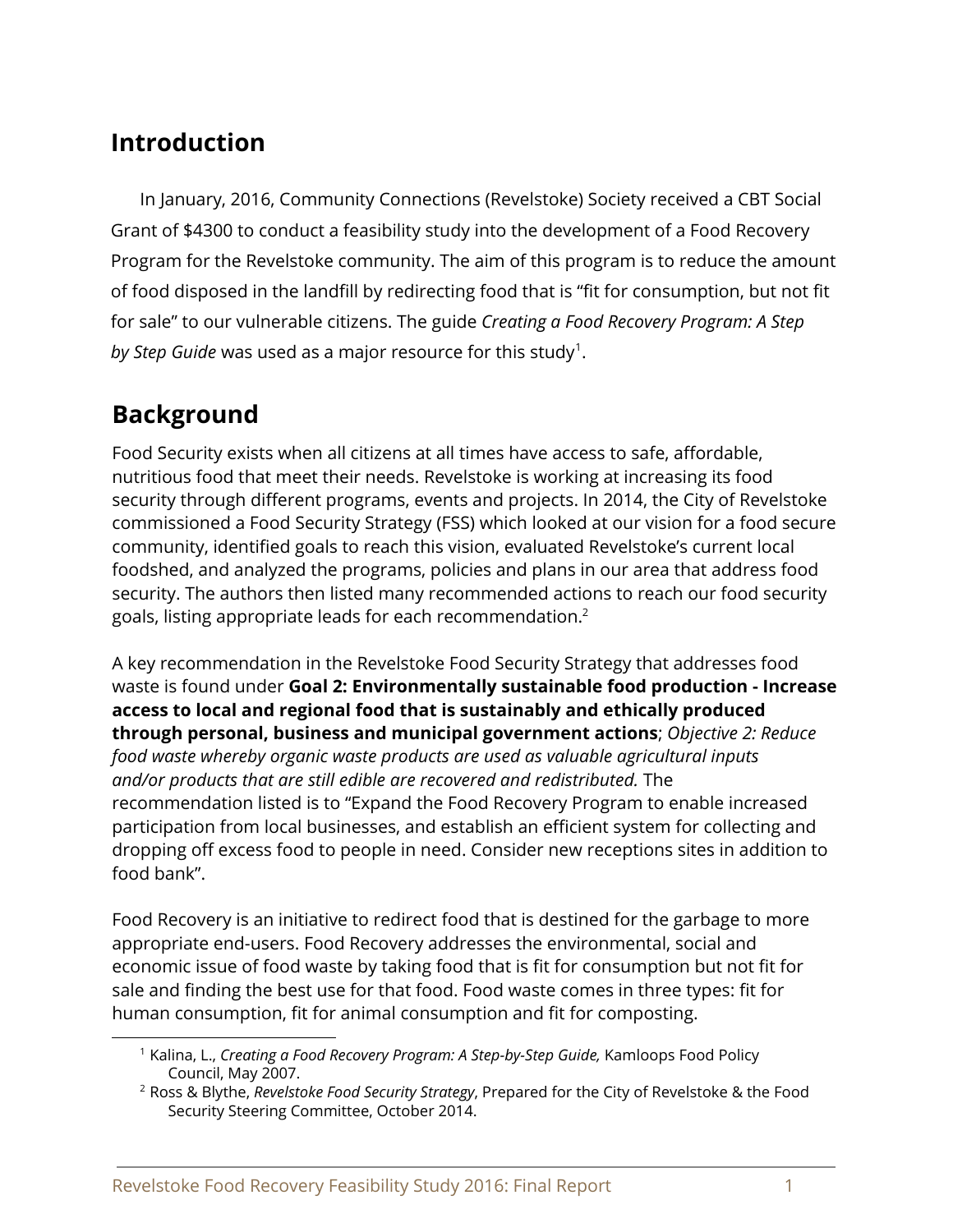Food Recovery Programs partner with local farms, restaurants and food retailers to rescue food from being thrown away. Edible foods are directed through agencies that provide meals and food for hungry people, while inedible foods are composted or fed to animals. This program exists to decrease hunger and food waste via an efficient, safe, convenient food delivery system.

A waste survey completed in 2013 calculated the amount of food waste from curbside pickup in Revelstoke to be  $32.2\%$ <sup>3</sup>. This consisted of a mixture of compostables such as fruits and vegetables as well as non-compostables such as meat, bones, breads, non-liquid dairy and fats.

This food recovery program feasibility study was in direct response to the aforementioned FSS recommendation and hoped to establish the groundwork for implementation for an expanded Food Recovery Program. The Community Connections Food Bank has had a Food Recovery Program in place for years, as a means for collecting donations, however pickups were were limited and there were no alternative distribution systems. This study exceeded our expectations as the pieces fell into place and Community Connections is now operating a successful small-scale food recovery program with room to grow in the future.

#### **Program Values**

- $\star$  Partnerships
- ★ A Secure Local Food System
- $\star$  Social Responsibility
- $\star$  Environmental Responsibility
- $\star$  Accessibility

#### **Program Goals**

#### ★ **Decrease food waste in the community.**

- ✓ We have kept over 16000 pounds of food out of the landfill.
- ✓ Many community members have commented on how this program has made them think differently about their grocery shopping and the waste habits.

#### ★ **Increase the nutritional value of food bank hampers.**

- ✓ We have provided most food bank clients with meat each week since program inception.
- ✓ Save-on-Foods provides weekly donations from all departments of the store.

<sup>3</sup> *2013 Solid Waste Characterization Study Revelstoke Refuse Disposal Site*, Prepared for Columbia Shuswap Regional District by TRI Environmental Consulting Inc. (2013).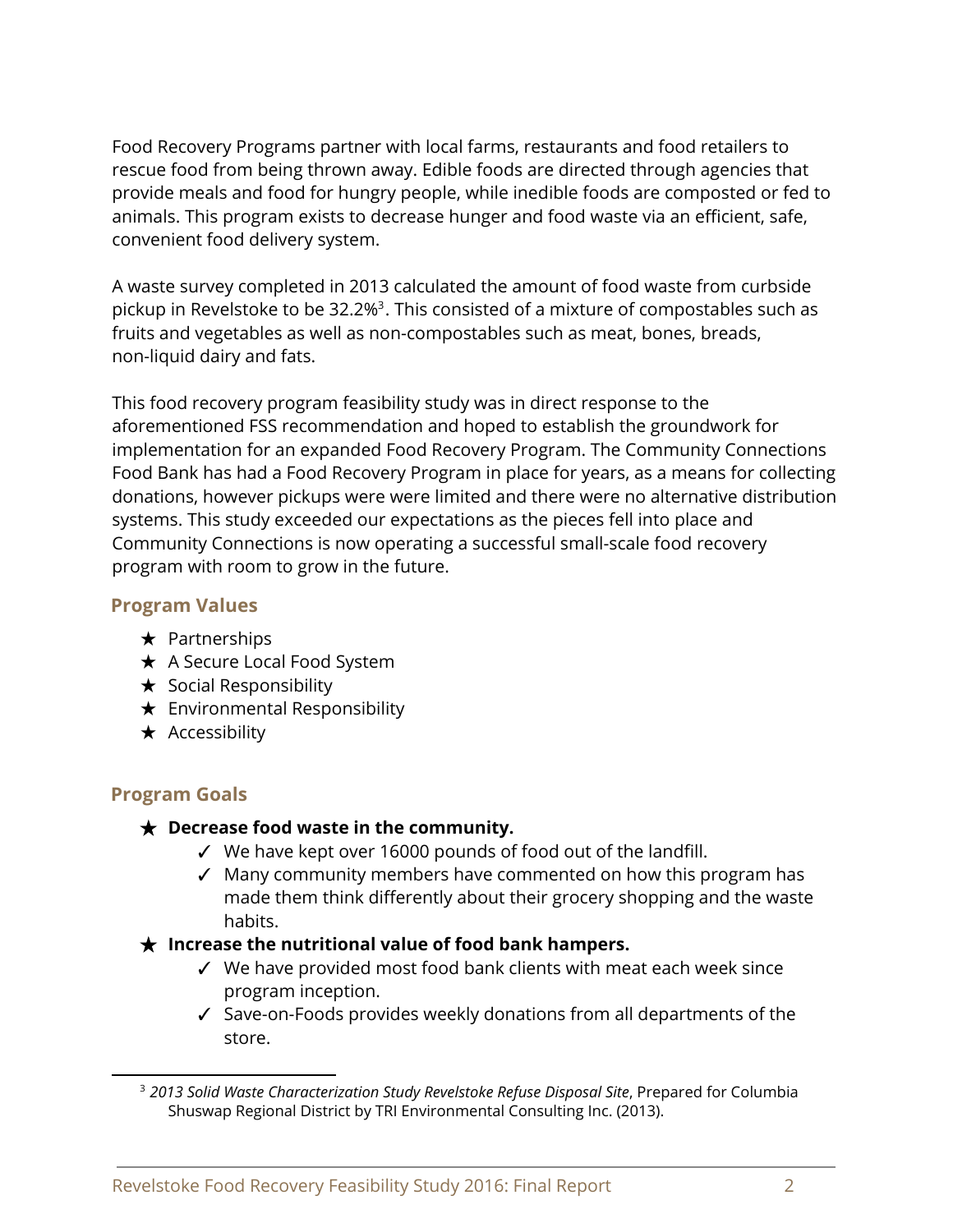- ★ **Provide alternative schemes for food collection and distribution in addition to the food bank.**
	- ✓ Families, clients and agencies receive food through this program.
	- ✓ Food is regularly taken to the high school for students to access.
- ★ **Provide employment through program operations.**
	- ✓ Young man hired to handle daily tasks of the program through the Supported Employment Program.
- ★ **Decrease food costs for social programs.**
	- ✓ Many of our programs and residential homes receive food on a regular basis, decreasing their food budgets.

#### **Program Objectives**

#### **Collect surplus food and redistribute to vulnerable citizens.**

- Host community meetings to present program rationale and process.
- Solicit donations from major grocery stores.
- Provide regular food distribution for vulnerable citizens.
- Connect with social agencies for distribution schemes.
- Direct a significant portion of donated foods to the Community Connections Food Bank to help feed our most vulnerable citizens.

#### **Provide an affordable, reliable system for the donations of surplus food.**

- Contract an individual to do daily food pickups.
- Provide part-time employment for one delivery driver.
- Record daily pickups (date, location, item).
- Communicate donation drop-off options to the public.

#### **Help donors feel more comfortable about liability concerns.**

- Educate food donors about Bill 10-1997, *The Food Donor Encouragement Act.*
- Have a lawyer present the bill at public presentations and include a letter from a lawyer in the food donor package explaining the law.
- Educate food donors that the liability of donating food for animal consumption lies with the farmer, not the donor.

#### **Ensure that the food recovery program meets all food safety regulations.**

- Research what municipal, provincial and federal food safety regulations are in place and design the program to meet or exceed the regulations.
- Invite a Food Safety Inspector to participate in the design of the program.
- Incorporate food safety training and policies into program operations.

#### **Secure long-term funding for a food recovery program.**

- Solicit local donations through fundraising events and donation requests.
- Apply for grants to help cover program costs.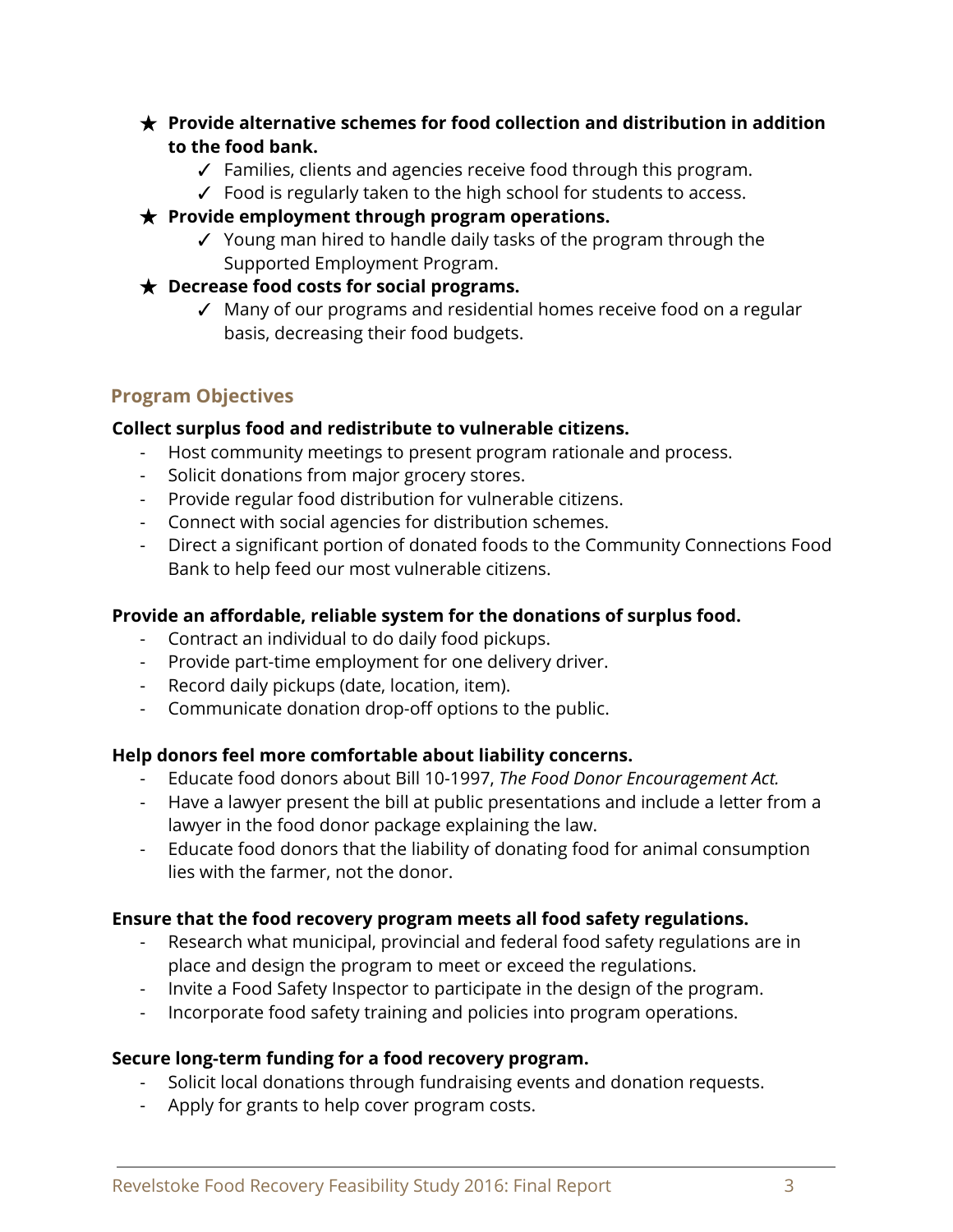#### **Deliverables**

#### **Community Meeting - February 2016**

A meeting was hosted at the Revelstoke Community Centre to present the program rationale and process. Over 75 individual invitations were sent out to food retailers, farmers and restauranteurs within the City of Revelstoke, yet only 12 people attended the meeting.

Food waste from a global and local perspective was presented, highlighting the environmental, economic and social benefits to redirecting our food waste. A lawyer, B. Jody Lownds, presented Bill 10-1997 and addressed liability concerns.

Discussion was held on how we could run a food recovery program in our community, looking at the logistics of collection, storage and distribution. The managers of the large grocer, Save-On Foods, were in attendance and stated that they were happy to donate their surplus food, but did not have room to store the food for more than 24 hours. Previously when approached, this business cited liability concerns as a barrier for them to donate food.

The Community Connections Food Bank currently operates out of the basement of the Royal Legion and is only accessible Friday mornings, when the food bank is open. This was seen as a barrier to collecting and storing surplus food.

Collection was not a barrier for a local sausage maker, BA Sausages. As a result of attending this meeting he felt comfortable to start donating directly to the food bank on Friday mornings.

#### **Pickups Begin - March 2016**

To overcome the barrier of food bank accessibility, the Executive Team of Community Connections (CC) suggested that we collect the offered surplus food from Save-On Foods and bring it to the Community Connections Main Office, then make it available to clients that are accessing services in that building. The board room in the basement of the building was used for this purpose.

We first began collecting from the bakery department of Save-On Foods twice a week. The bakery department staff were very grateful to see the food being used, rather than thrown in the garbage. Very quickly the meat department offered to donate their surplus food as well, followed by the dairy and produce departments. The non-perishable foods continued to be delivered directly to the food bank on Friday mornings as per previous arrangements.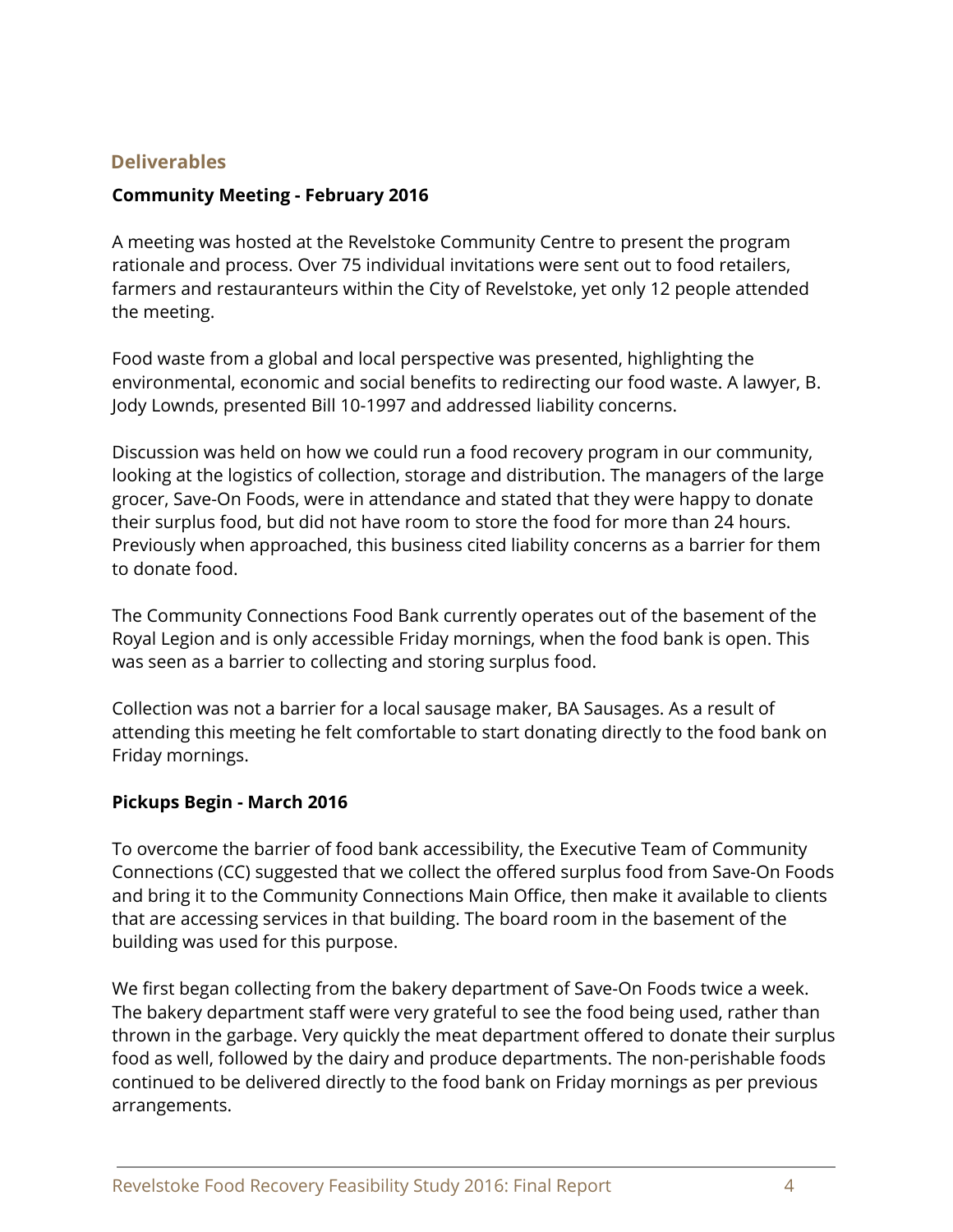By having the collected food available at the CC Main Office, it was accessed by a wide variety of clients including those visiting the parent and child programs. It became obvious that we could easily collect food from Save-On Foods daily and distribute through our clients, storing any leftovers in an already owned chest freezer, which would be taken to the food bank for distribution on Fridays.

Several media outlets picked up the story of our developing program, including the CBC morning show *Daybreak*, which interviewed the Food Security Coordinator on live radio. Articles describing the initiative were published on the CBC website, in the Revelstoke Review and the Revelstoke Mountaineer newspapers.

#### **Supported Employment - April 2016**

In order to create an affordable, reliable system for donations of surplus food we hired a CC client through our Supported Employment Program. Monday through Thursday, with help from his Job Coach, this young man collects the boxes of surplus food from each department of Save-On Foods. The food is transported to the CC Main Office using the CC van, the costs of which are covered through Community Living Services Funding.

Upon arrival at CC Main Office the food is weighed, sorted, UPC codes destroyed to avoid products being returned for cash refunds (upon request of Save-On Foods), and laid out on a large table. CC Staff is notified when the food is ready for distribution and they collect items for individual clients, group homes and programs. The room is then opened to those accessing the parent and child programming in the adjacent rooms.

A volunteer seeking a work experience was was trained to help with a variety of tasks, including dealing with the recovered food once it was delivered to the CC Main Office. This volunteer took care of the weighing, sorting, storage and clean-up of the food for two months.

A standing fridge with freezer was purchased to allow safe storage of potentially hazardous foods.

#### **Community Engagement - May 2016**

With only one food retailer donating to the program regularly, it was felt that a second community meeting would be helpful in soliciting more food donors. Invitations were sent out to food actors in the community, but again only fifteen people attended. A similar presentation to the previous community meeting was delivered, but to a different audience. This time a representative of the Columbia Shuswap Regional District Environmental Health Services Department presented on the new Organic Waste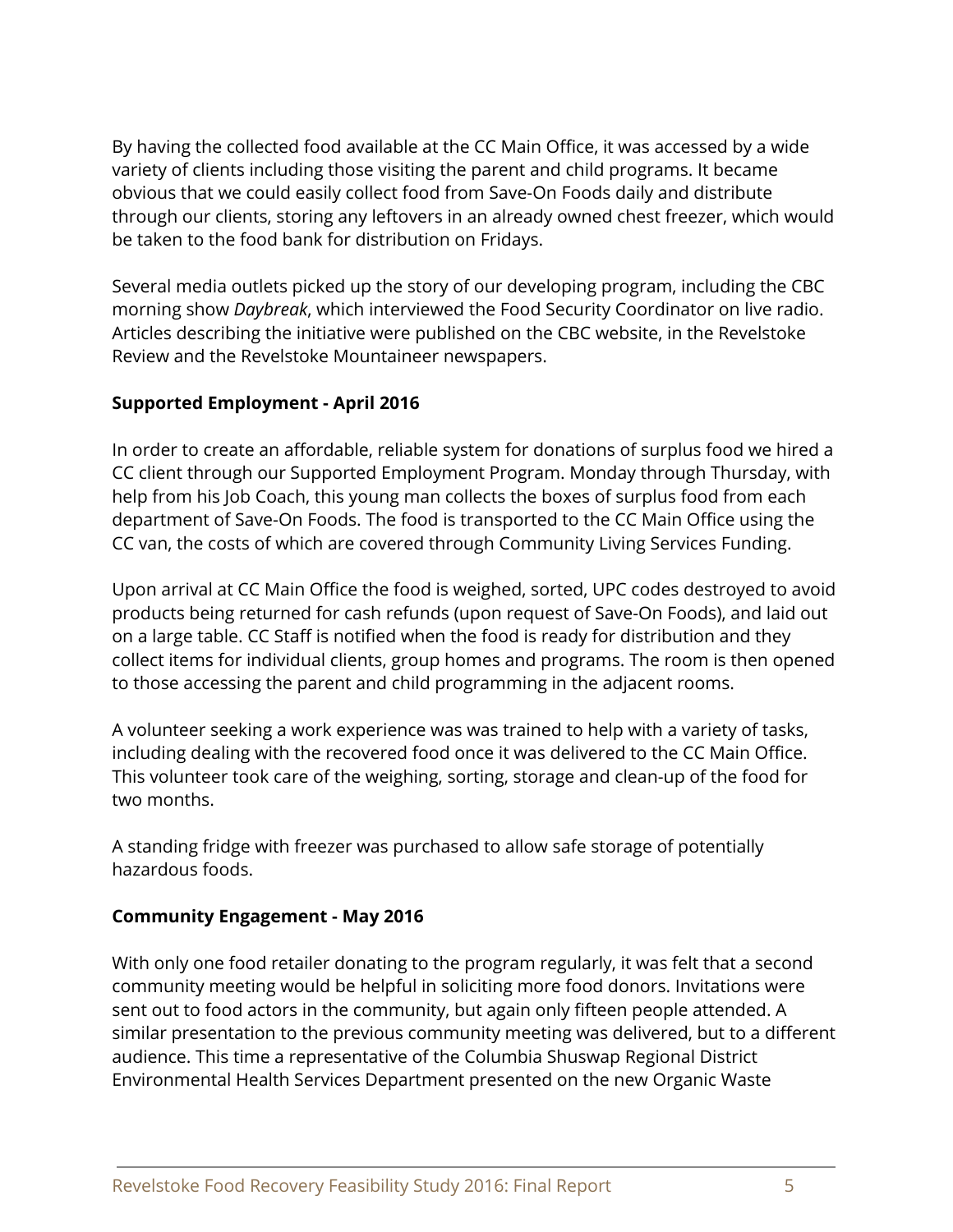Diversion Pilot Project, the upcoming ban on commercial organic waste and the future plans for curbside organic waste collection.

At this meeting, the owner of the local Tim Horton's restaurant indicated that he would like his business to participate in the program. In the following weeks we began pickups at this location, collecting nutritious donations of bagels, muffins, eggs, sausage patties, and soups.

Interviews were conducted with social agencies throughout the community to evaluate their program and clients' food needs and how they could be supported through this program. Seven partner agencies were identified and a pickup time established for consistency. Because CC does not have groups in their building on Wednesdays, there was an opportunity to open the food to other families in the community that do not access the food through the groups. We established a "Family Food Pickup" day on Wednesdays from 12-1pm, in which both families and agencies can pick up food. Advertisement for this offering slowly grew over time.

#### **Health Inspection & Protocol Development - June 2016**

Our local Health Inspector, Helen Lu, was invited to visit our program and help us to establish appropriate protocols. Several suggestions were made for proper handling and storage of the donated foods. It was also suggested to provide cooler bags and ice packs to program recipients so that they could store their selections properly while attending CC programs and during transportation home. CC has ordered cooler bags and will provide them to clients for a small donation. We have received a donation of ice-packs from local businesses.

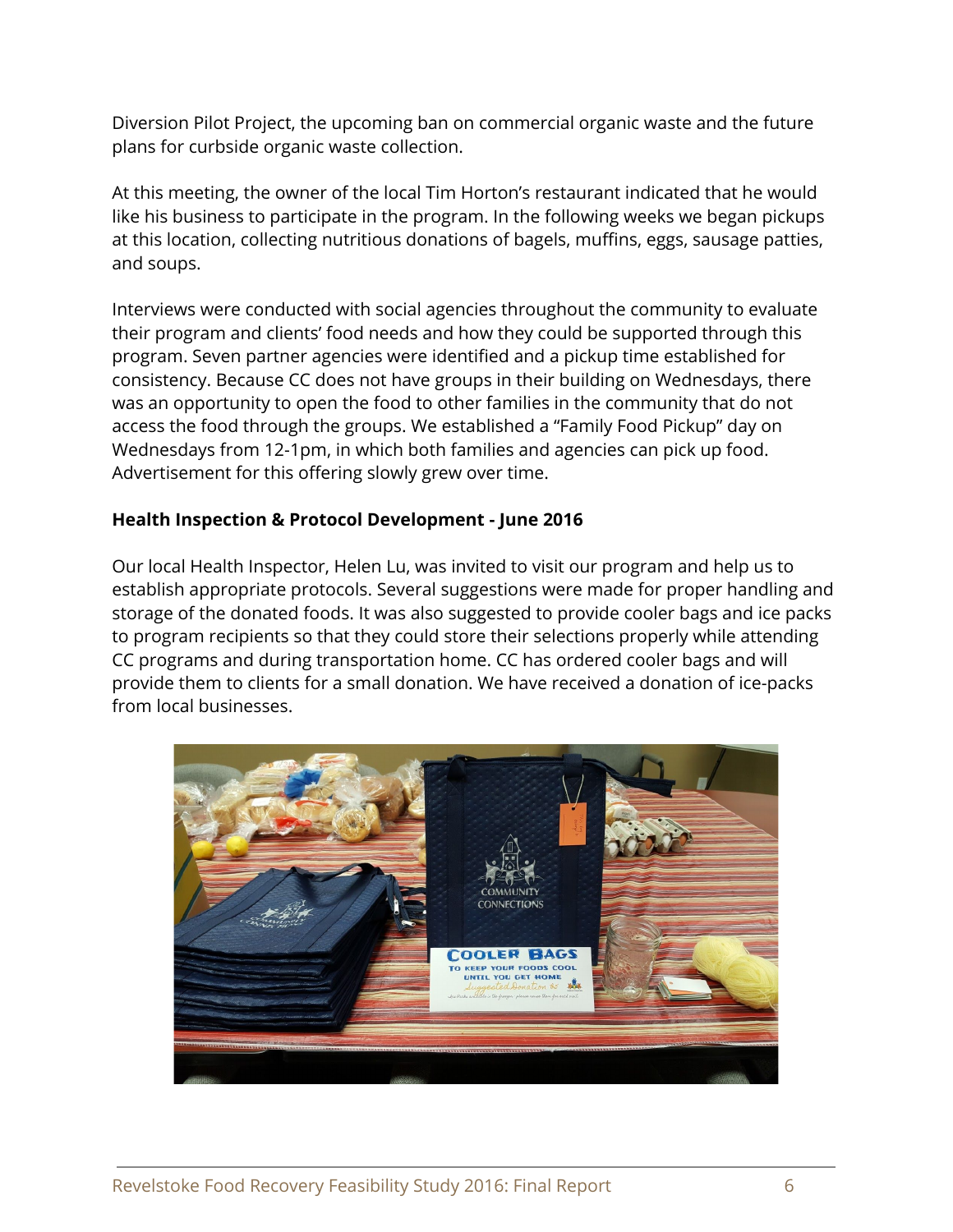**Image 1:** The cooler bags that we began offering to program recipients in exchange for a small donation.

Funding was received from the Revelstoke Community Foundation Disability Fund and the Revelstoke Credit Union to cover the wages of our Supported Employment helper. With this funding we were able to increase his hours to include the weighing, sorting and storage of donated foods in addition to his pickup duties. These expanded duties will begin in July, upon proper training on the program protocols. He will also be given a CC t-shirt with "Food Recovery Program" written on the back for clear identification. This additional support will alleviate the workload on the Food Security Coordinator, allowing the program to continue beyond the feasibility study.

#### **Scaling Up - July 2016**

In order to capture surplus foods from the Revelstoke Farmers and Crafters Market on Saturday mornings, a trial pickup program has begun. Volunteers request donations from vendors at the closing of the market, collect them in a clean bin and then pass them on to a local farmer to store over the weekend for distribution to vulnerable citizens on Monday.

On Wednesdays, leftover foods from the program are delivered to Monashee Court, a subsidized housing complex that is managed by Community Connections. On Thursdays all of the meat collected through the program and any leftovers from that day are taken to the food bank for distribution in the food hampers the following day. On Friday mornings, Save-On Foods delivers all non-perishables collected through the week and any recovered foods from that day directly to the food bank, which is located directly behind the store.

There is opportunity to partner with many more food businesses in Revelstoke as this program grows. The program is operating almost at capacity for the space available in the CC Main Office, but we are exploring opportunities to build a new, larger building that will house all of its services, including the food bank, which currently rents the basement of the Royal Canadian Legion. The space and storage required for the Food Recovery Program will be incorporated into the building plans, allowing the program to grow in the future.

#### **Partnerships**

Donors:

- ★ Save-On Foods
- ★ Tim Horton's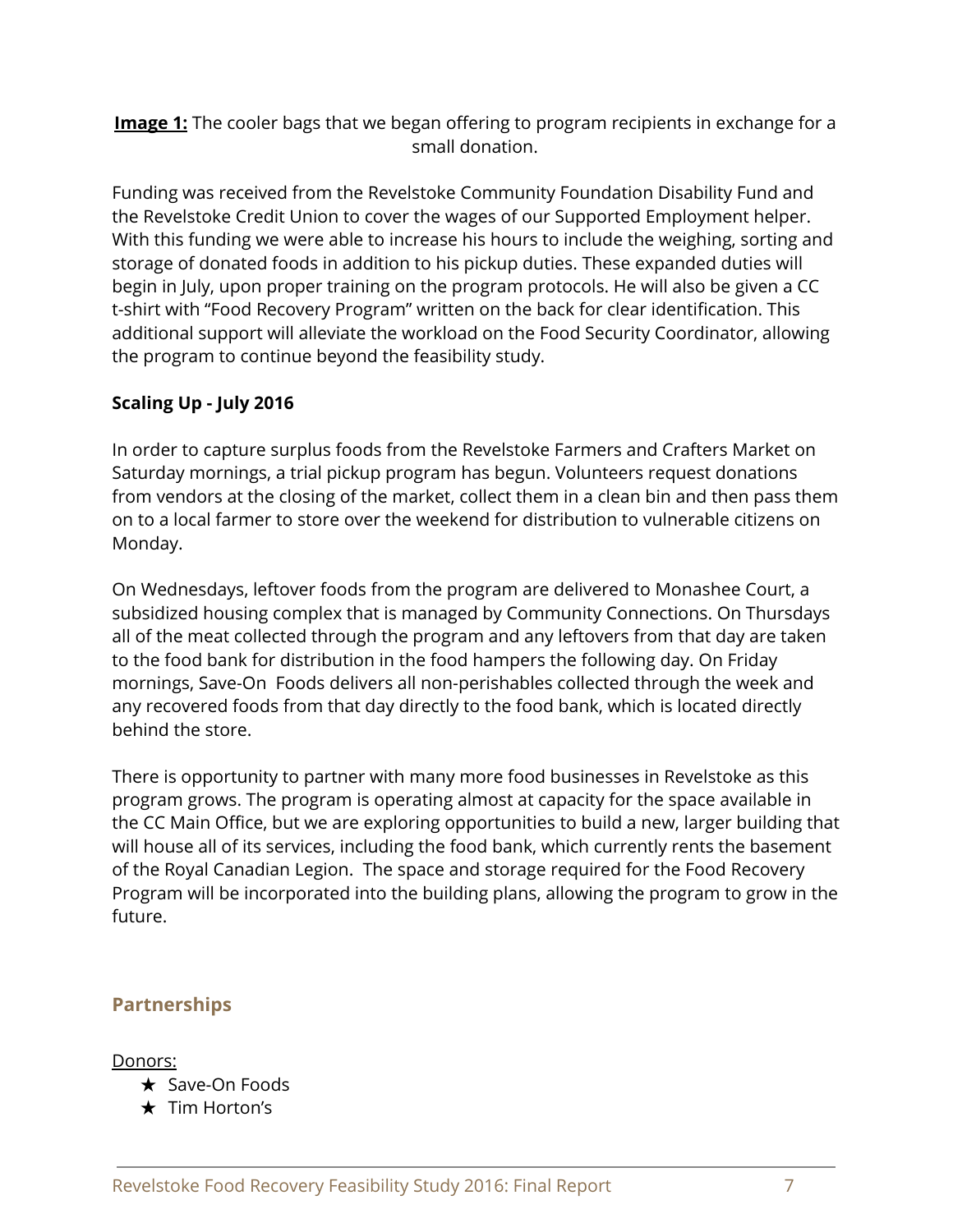- ★ BA Sausages
- ★ Terra Firma Farm
- $\star$  Mountain Meals
- ★ Farmers Market Vendors

#### **Implementation**

- $\triangleright$  Employment Contract for food donation pickup has been signed for six months.
- $\triangleright$  Protocols have been established for the safe handling and distribution of foods.
- ➢ Copies of the Food Bank Canada's Guidelines for Distributing Food Past the Best Before Date are available during food distribution.
- $\triangleright$  Agencies, healthcare providers and community leaders have been informed of the program.
- $\triangleright$  The program continues to operate!

#### **Successes**

The feasibility study of a food recovery program has been a great success for the community of Revelstoke. Over the course of 3.5 months, we have diverted 16,718 pounds of foods (and their recyclable packaging) from entering the landfill. This food has been distributed to vulnerable individuals, families, youth, and seniors, totalling \$41,800 worth of food. The variety

| Month              | Weight (lbs.) | Value (\$2.50/lb.) |
|--------------------|---------------|--------------------|
| <b>March 15-31</b> | 2245          | \$5612.50          |
| April              | 4165          | \$10,412.50        |
| May                | 4931          | \$12,327.50        |
| June               | 5377          | \$13,442.50        |
| <b>TOTAL</b>       | 16,718        | \$41,795.00        |

**Table 1:** Total weight and monetary value of food collected through the Food Recovery Program Feasibility Study. Monetary value is based on Food Banks Canada average food price per pound of \$2.50.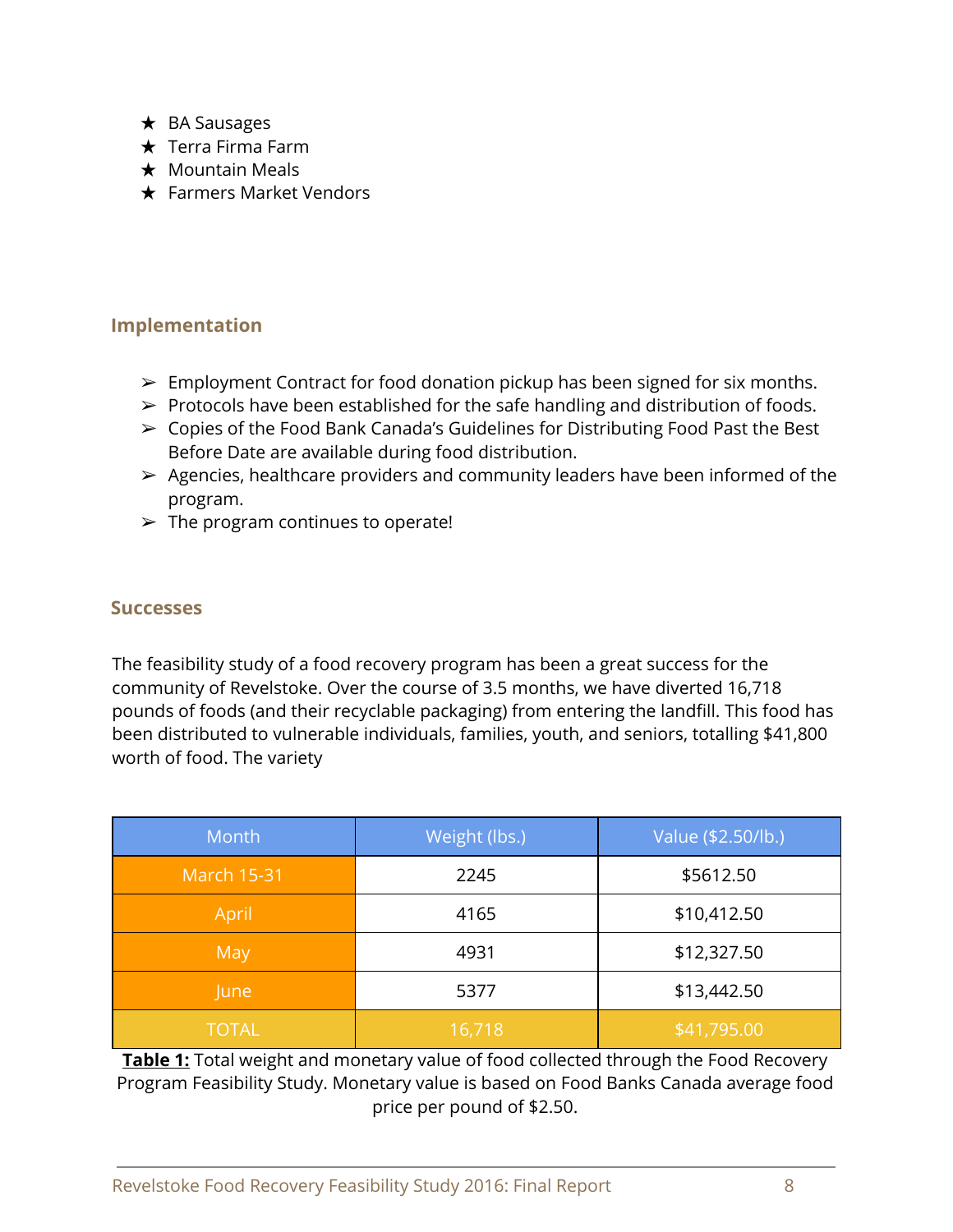| Month        | Dairy & Juice | <b>Bread</b> | Protein | Produce | Non-perishables |
|--------------|---------------|--------------|---------|---------|-----------------|
| March        | 1409          | 836          |         |         |                 |
| April        | 1228          | 1517         | 795     | 420     | 205             |
| May          | 1640          | 1759         | 547     | 662     | 323             |
| June         | 1221          | 1889         | 374     | 1325    | 567             |
| <b>TOTAL</b> | 5498          | 6001         | 1716    | 2407    | 1095            |

**Table 2:** Breakdown of the pounds of food collected through the Food Recovery Program Feasibility Study, by category.



**Chart 1:** Estimated distribution of food collected through the Food Recovery Feasibility Study.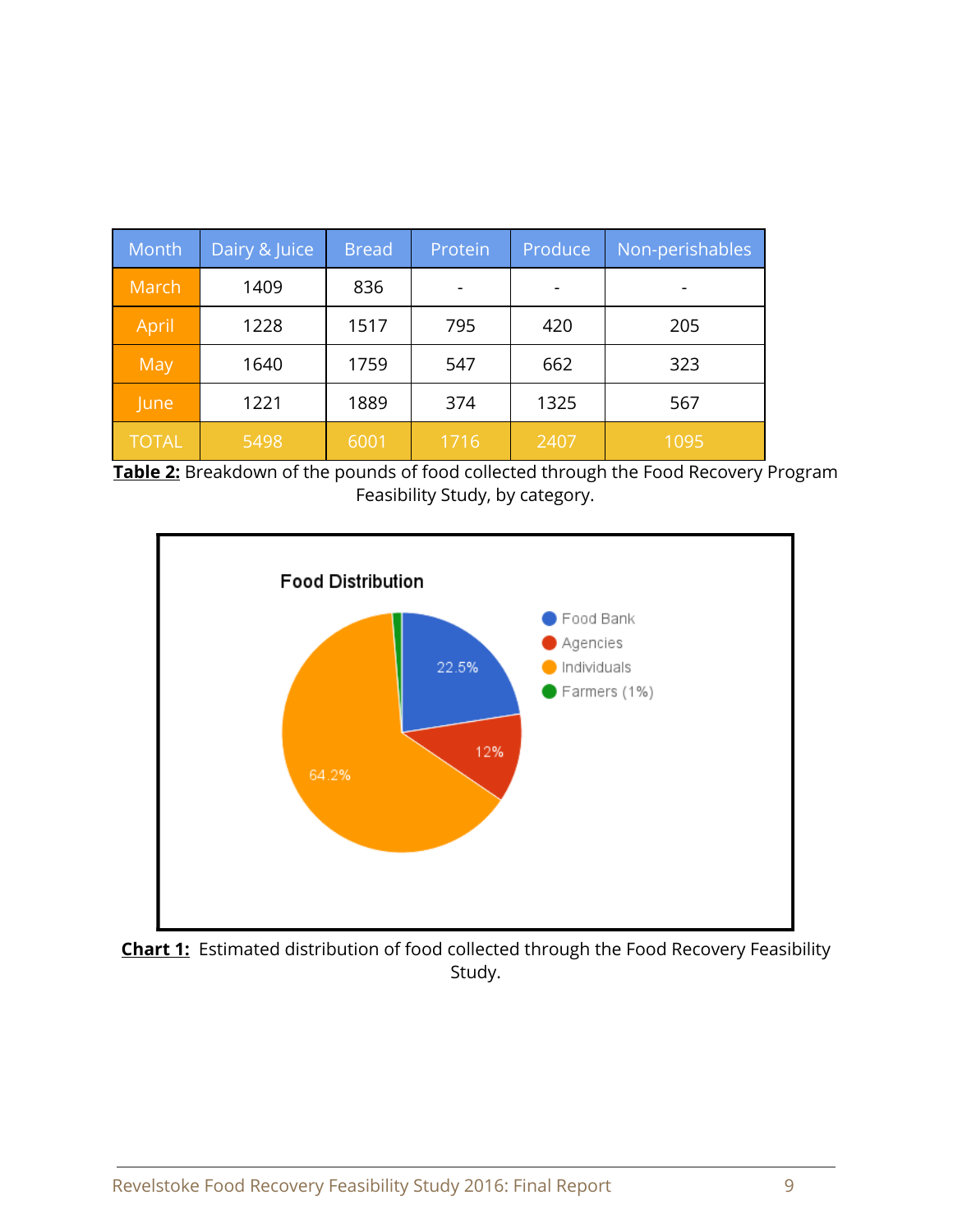

**Image 2:** Donated foods laid out for distribution in March 2016.

#### Testimonials:

Comment boards were posted in the food distribution area to capture the sentiments of those receiving the food. A sample of testimonials collected from clients:

"The recovered food really provides a stress relief for my family. Thank you!"

"Thank you so much. I really don't like wasting food and this is a great way to feed people and stop from wasting it!"

"I now have new items on my shopping list because I sampled them here and really loved them."

"Thank you so much. My husband and I were having a hard time making ends meet, and this helped us so much. We were able to feed our son and pay rent this month. This community has been a helping hand when we had no one else. Please keep up the program and the great work. Every bit helps."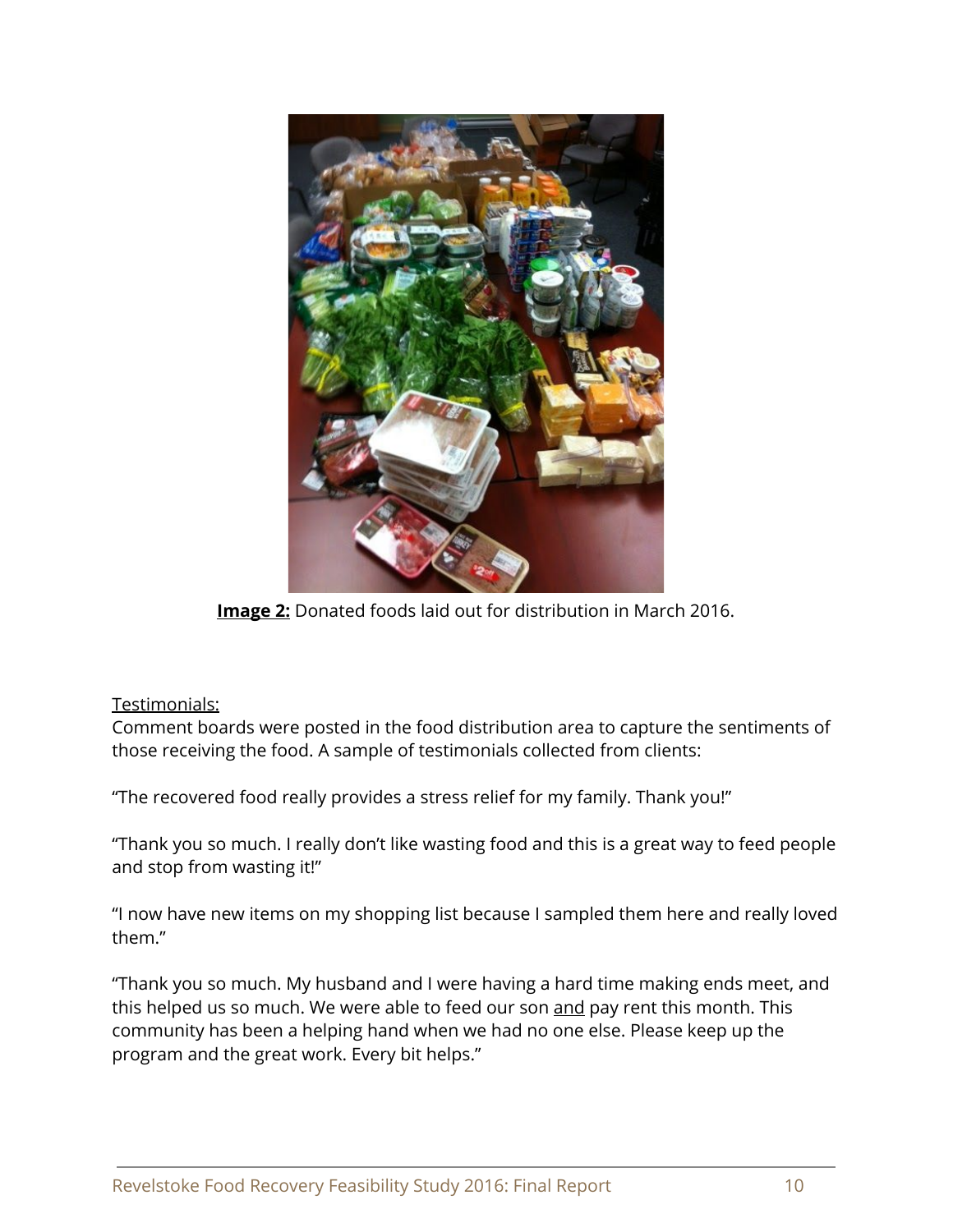#### The Farmers Market Nutrition Coupon Program:

Because we are able to provide families with food through the Food Recovery Program, we have been able to direct more of our farmers market coupons to seniors and families in need.

#### Nutritional Considerations:

To best provide our clients with good nutritional options we have created several protocols. The nutritional quality of our donations will continue to be a priority when we enter into new donor partnerships.

- All meat products are set aside for the food bank. Food bank clients are typically our community's most vulnerable citizens and the food bank budget does not allow for the purchase of meat. Since this practice began the food bank has been able to provide meat to almost every client each week.
- Cakes are set aside and frozen for special occasions. Many cakes (5-10+) are received each week. We continue to find creative used for these cakes such as birthday celebrations for low-income families, community events and celebrations, program wrap-up parties, etc. We put out smaller portion treats for our clients.
- Restricted donations from Tim Horton's. When they first became a donating partner we requested only their healthier options. We collect bagels, muffins, eggs, sausages and soups from them. We do not collect donuts, cookies, etc. We made this decision because we would like to provide nutritional options and guessed that we would be inundated with donuts and cookies that would not freeze well.

#### **Moving Forward**

#### Funding success:

- Revelstoke Community Foundation Disability Fund: \$2500
- Revelstoke Credit Union: \$1000

#### Healthcare Providers:

Letters have been sent to the healthcare providers in the community to inform them of the program and to invite them to refer their food insecure clients to access food through our programs. Information about the program has been featured in three print/online newspapers, in the newsletter for Settlement Services and in posters throughout town.

#### Highway Collisions:

Being located along the Trans-Canada Highway, Revelstoke citizens are often the recipients of the spoils from transport truck accidents. In the past the food bank has sometimes been contacted, but is limited in its ability to respond to these events.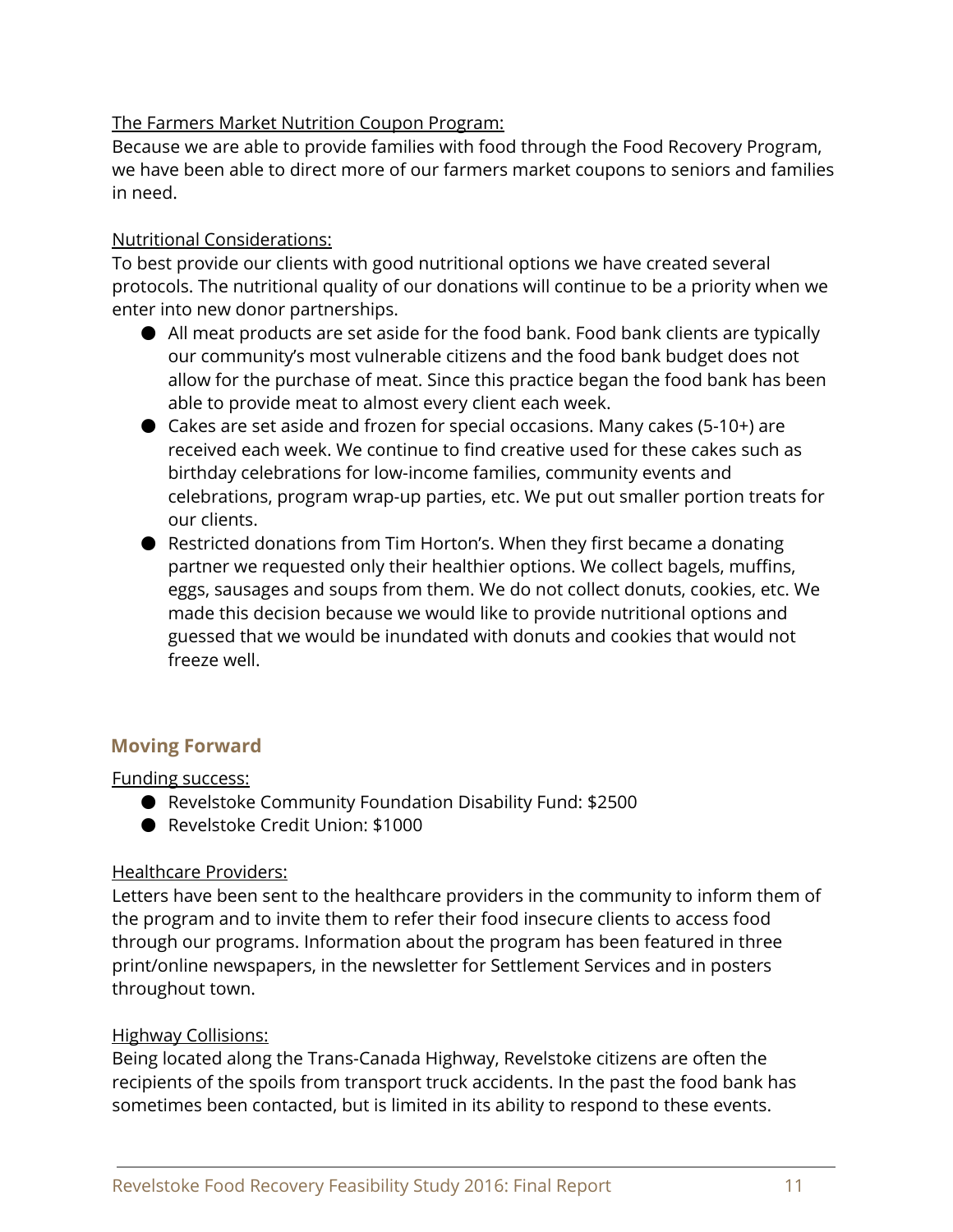The local towing companies, highway maintenance personnel and police have been informed of this program, giving them another point of contact when there is food to rescue. This program offers an alternative means for distributing such foods.

#### Program Support:

This program enjoys relatively few expenses. Through a small amount of funding support this program will be able to continue in the future. There has been much verbal support expressed to CC and the Food Security Coordinating commending the program. We expect to grow over time, bringing on new food and funding donors.

#### The Long-term Vision:

Currently it is very challenging to direct produce and dairy to the food bank as it is received too early in the week to last until food hamper day on Friday. Without a kitchen space available to utilize the food we are forced to give it away as quickly as possible.

In the new CC building we hope to incorporate a commercial-grade kitchen where we can offer freshly prepared meals using the foods donated through this program. Once we are in this space we may be able to offer additional food bank services and could then direct the vast majority of the foods received to the food bank.

#### **Acknowledgements**

This study would not have been successful were it not for the tireless efforts of Cynthia Routhier, Jackie Morris, Jenna Fraser, Patti Larson, Leroy Bridge, Maralee Faurot, Shannon Moorhead, Jody Lownds, and the rest of the team at Community Connections.

A special thank you to the granting team at Columbia Basin Trust for believing in this project. Without the generous funding from the Revelstoke Credit Union and the Revelstoke Credit Union, we would not have been able to pay Leroy for his daily delivery and sorting work that has allowed this program to continue beyond the study phase.

#### **Appendices**

- 1. Food Recovery Feasibility Study Budget
- 2. Disclaimer posted at pickup locations
- 3. Program Procedures
- 4. Information Letter to Healthcare Practitioners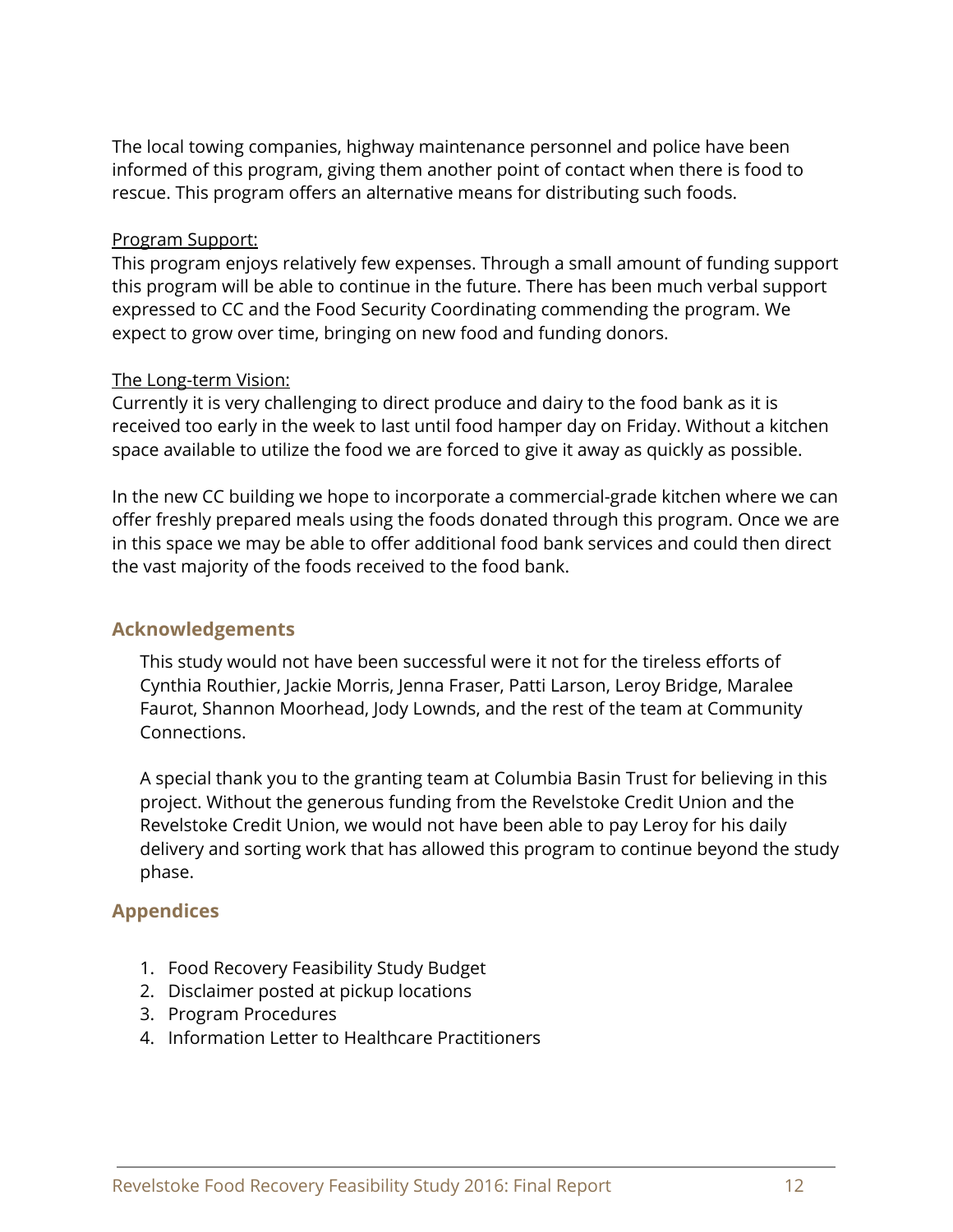### **Appendix 1: Food Recovery Program Feasibility Study Budget**

|                                                       | <b>Expenses In-Kind</b> |            | <b>Income</b> | <b>Notes</b>                            |
|-------------------------------------------------------|-------------------------|------------|---------------|-----------------------------------------|
| <b>CBT Social Grant</b>                               |                         |            | \$4,300.00    |                                         |
| <b>Wages</b>                                          |                         |            |               |                                         |
| Pick-up & Sorting                                     | \$678.00                |            |               |                                         |
| <b>Job Coach</b>                                      |                         | \$6,052.00 |               | 2 hr/day x 4 day/wk x 28 wks            |
| Program Oversight                                     | \$2,772.01              |            |               |                                         |
| <b>Transportation</b>                                 |                         |            |               |                                         |
| vehicle maintenance, fuel,<br>insurance               |                         | \$182.50   |               | <b>Community Connections</b>            |
| <b>Supplies</b>                                       |                         |            |               |                                         |
| <b>Revelstoke United Church</b><br><b>Hall Rental</b> | \$50.00                 |            |               | For Community Meeting                   |
| B. Jody Lownds Law Corp.                              | \$237.75                |            |               | Lawyer consultation and<br>presentation |
| <b>Administrative Support</b>                         | \$100.00                |            |               | For Community Meeting                   |
| Lakeside Printing                                     | \$67.20                 |            |               | For Community Meeting                   |
| Packaging Bags                                        |                         | \$25.00    |               | Save-on-Foods                           |
| Storage bags & disinfecting<br>wipes                  | \$15.00                 |            |               |                                         |
| Cooler bags for Tim Horton's<br>Pickups               | \$11.72                 |            |               |                                         |
| Food Weigh Scale                                      | \$40.73                 |            |               |                                         |
| Freezer blanket                                       | \$150.00                |            |               | For transportation                      |
| <b>Printing &amp; Office Supplies</b>                 |                         | \$100.00   |               | <b>Community Connections</b>            |
| Tablecloth                                            | \$6.71                  |            |               |                                         |
| Compost bins                                          | \$25.72                 |            |               |                                         |
| <b>Totes for Collection</b>                           | \$145.16                |            |               |                                         |
| <b>Total</b>                                          | \$4,300.00              | \$6,359.50 | \$4,300.00    |                                         |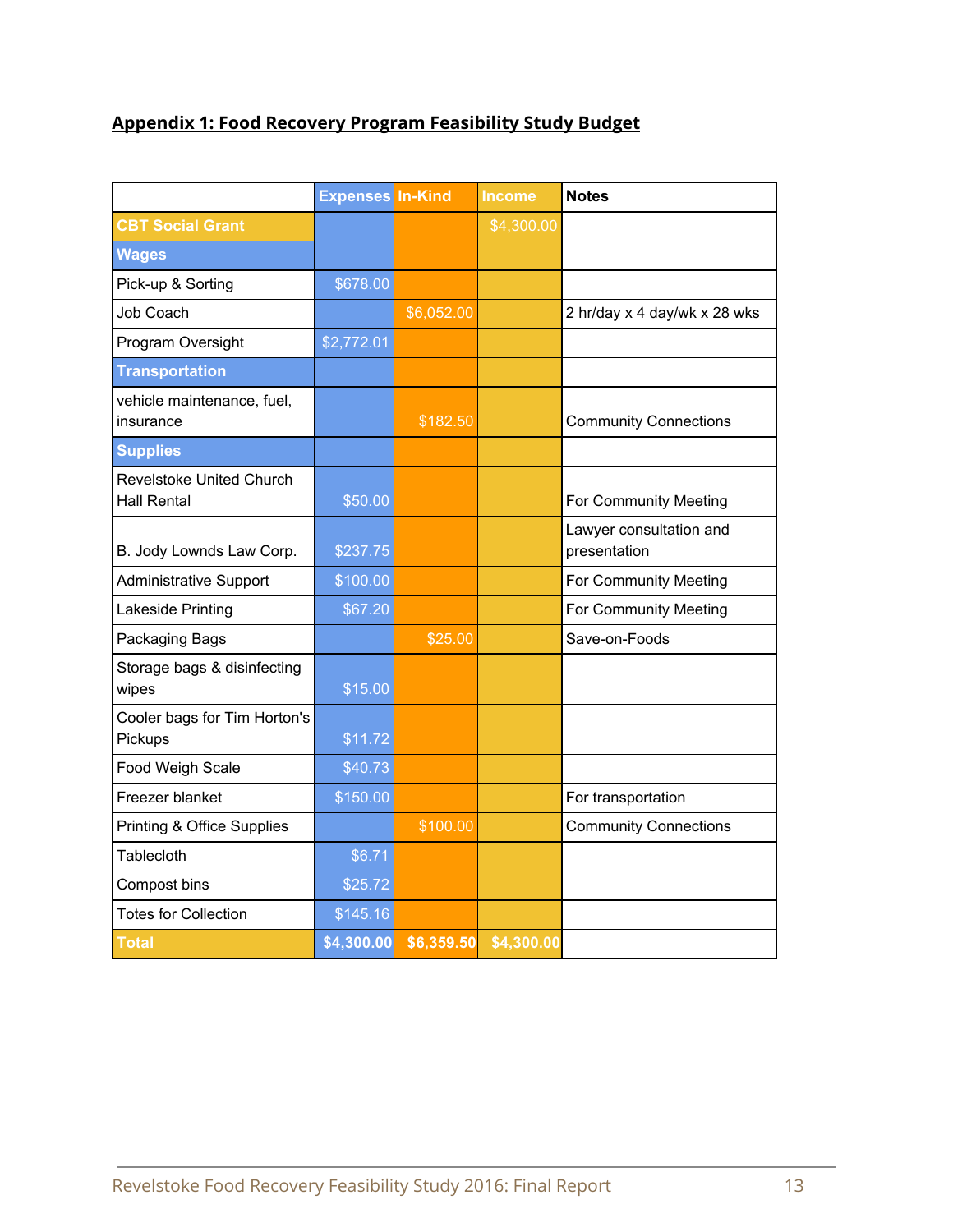#### **Appendix 2: Disclaimer posted at pickup locations**

#### **DISCLAIMER**

These food items have been recovered from local grocery stores. They have been deemed 'unfit for sale'.

Each item that has been recovered has been inspected and appears 'safe' for distribution by our staff and volunteers.

You will notice that dairy products may be close to or past the 'best before date'. At Community Connections we follow Food Banks Canada's Guidelines for Distribution, which are available upon request. These guidelines allow food banks and food recovery programs to distribute items beyond their best before dates as long as the items have been inspected for defects and are unopened. These guidelines allow us to provide you with highly nutritious foods like yogurt, meat, cheese, produce and milk by allowing distribution of these items beyond the dates set by the manufacturer. In many cases, these dates have nothing to do with when an item will spoil or become unsafe to consume and have more to do with the manufacturer wanting to sell more product.

Please check the items yourself and take items that will help you and your family/agency.

Please do not hesitate to ask staff about any concerns or questions you may have.

Melissa Hemphill Food Security Coordinator Community Connections 250-837-2920 x31 mhemphill@community-connections.ca

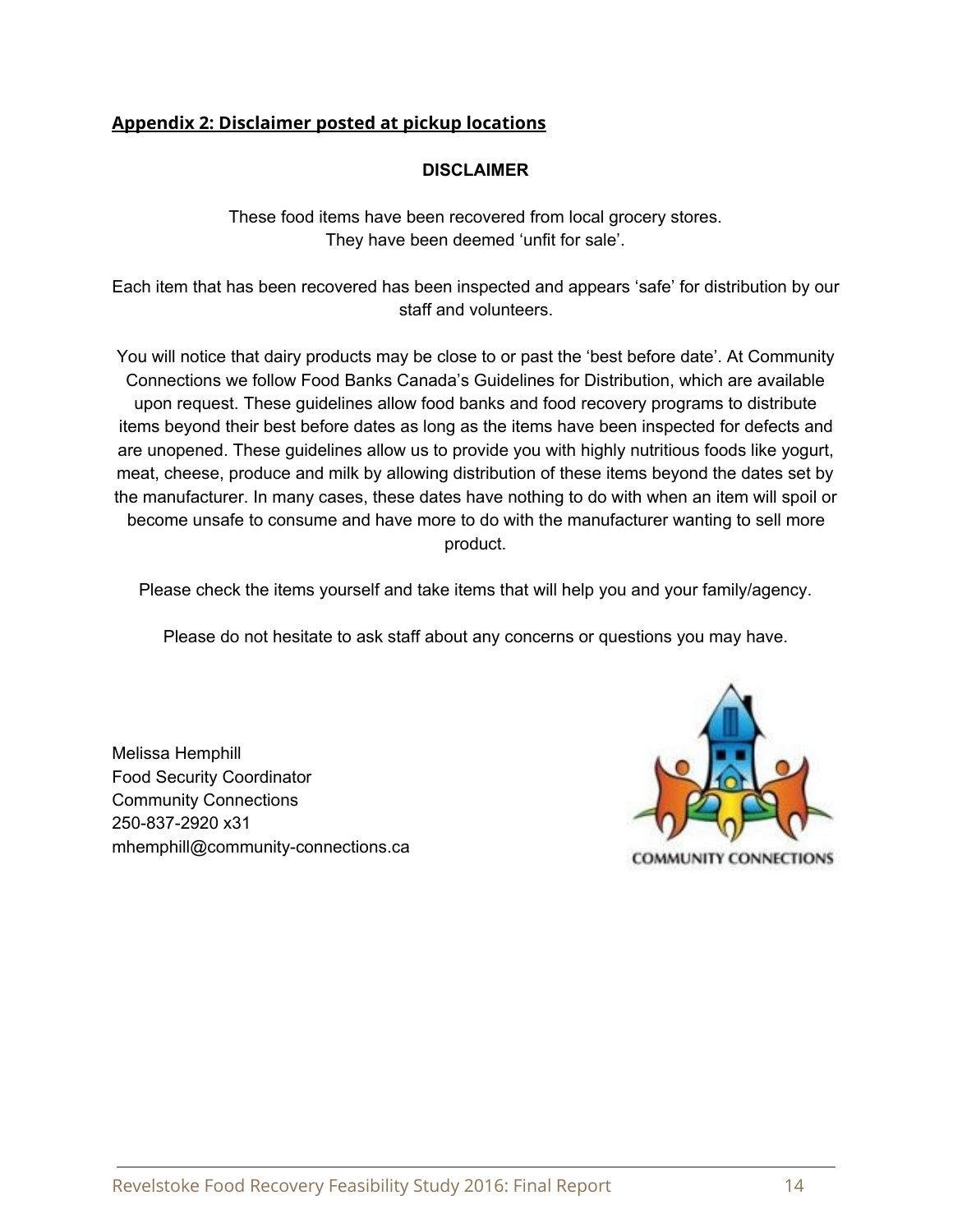## Food Recovery Program Procedures

Revised July 6, 2016 by Melissa Hemphill, Food Security Coordinator

#### **Intake:**

- Record all fridge and freezer temperatures each day on the appropriate spreadsheet. If temperatures are outside of the desired range, notify program managers.
- Ensure all boxes of food are kept off the floor at all times. Use the tablecloth to protect the table from scratching by crates and heavy boxes.
- Weigh and record all incoming foods into the following categories: Dairy & Juice, Bread, Protein (meat, eggs, etc.), Produce, Non-Perishables. Use a different data table for each source. Submit data to Food Security Coordinator when complete.
- Cross off all UPC symbols with a permanent marker, checking the Best Before dates to ensure foods are not too far past their dates.
- Refrigerate all potentially hazardous foods (see list), including all dairy, garlic breads, highly perishable fruits and vegetables, sprouts, any cut foods, tofu.
- Freeze all meat and cakes in chest freezer (not for distribution through pick-up programs).
- Repackage eggs into half cartons. Dispose of broken eggs in the garbage. Wash eggs that are contaminated with broken egg before repackaging.
- When there is one rotten piece of fruit or veg in a package, remove the rotten food and dispose of it appropriately. If the container is soiled from this rotten food, repackage the remaining food.

#### **Food Disposal**

- We donate all that we can to local pig farmers by placing it in the buckets outside the backdoor, where the farmers can pick it up. All foods placed in the animal food or compost bins must have all packaging removed.
- Place all foods that are no longer safe for humans to consume in the "Animal Food" bin, with the exception of moldy foods, citrus, mushrooms and onions. Let the Food Security Coordinator know when you have placed food in this bucket so that they can inform the farmer.
- Place all moldy foods in the "compost" bin, kept in the staff kitchen upstairs in main office. The Food Security Coordinator will dump this into the community garden compost bin.

#### **Repacking Food:**

- Wash hands properly before handling foods.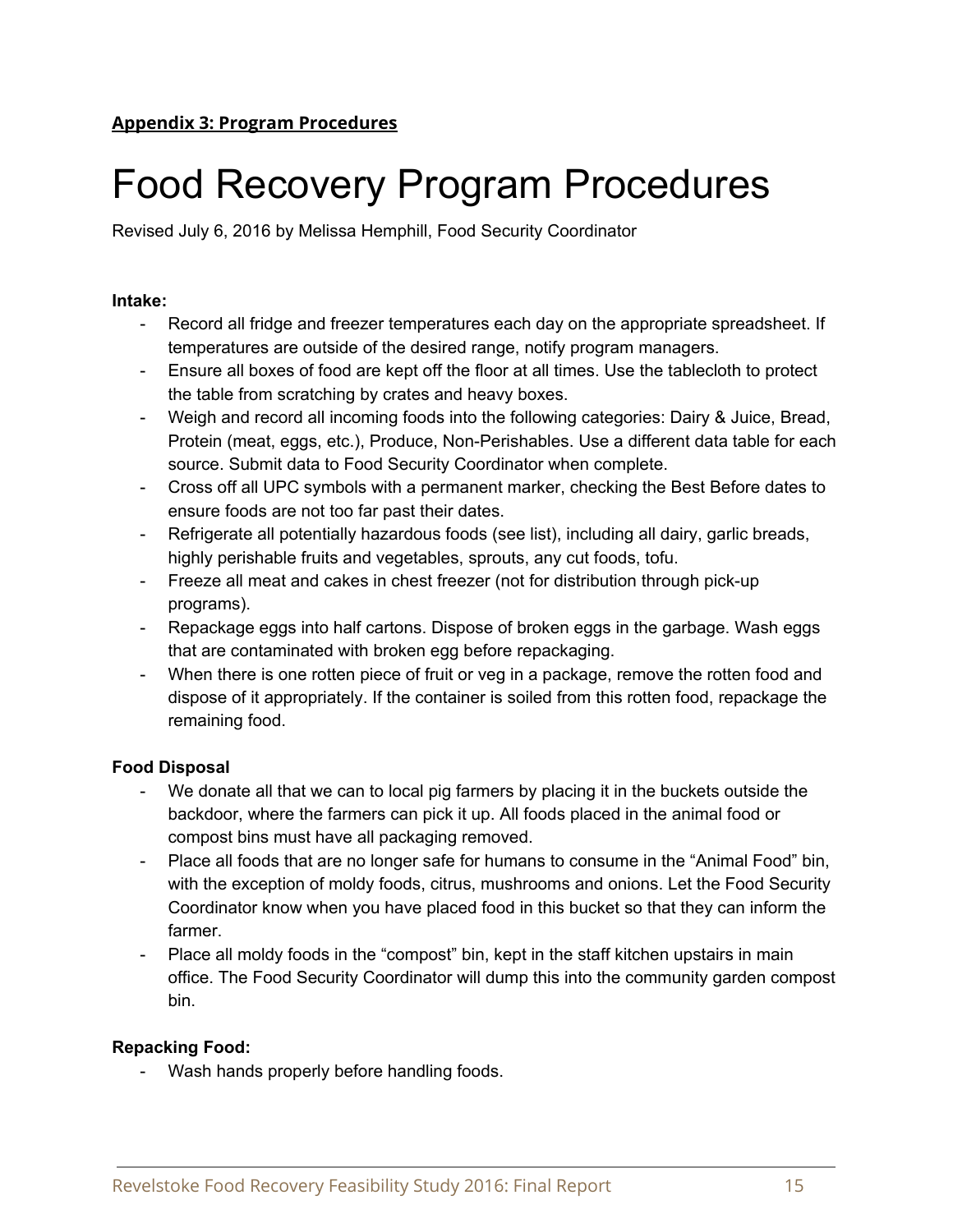- Place items that are open to contamination or that can be divided into family-size portions into the plastic food-grade bags provided.
- Use only cleaned and sanitized knives and cutting boards if required.
- Repackaged items require a label stating: Source (ie. Save-On), Date repackaged, Allergens contained. This does not need to be done for fruits and vegetables unless they are altered (ie. cut).

#### **Distribution:**

- Ensure that food is displayed in an easy-to-access manner and that shopping bags are available.
- Display pertinent information such as: disclaimer, food storage guidelines, comment capture sheets, invitation to take items from the fridge, etc.
- Open the doors when the area is ready for clients.
- Ensure all agencies taking food record the weight and types of food they are taking. Individual clients do not need to record what they take.

#### **Clean-up:**

- Breakdown excess boxes.
- Place all boxes and crates by the backdoor for return next day.
- Box up all dry-storage items and place boxes in the cold storage room label clearly with the date. These items are to be put out for distribution the following day, then cleared out to Monashee Court if still not taken.
- Move all items with today's best before date or earlier into the fridge-freezer.
- Wipe down tables with sanitizing solution.